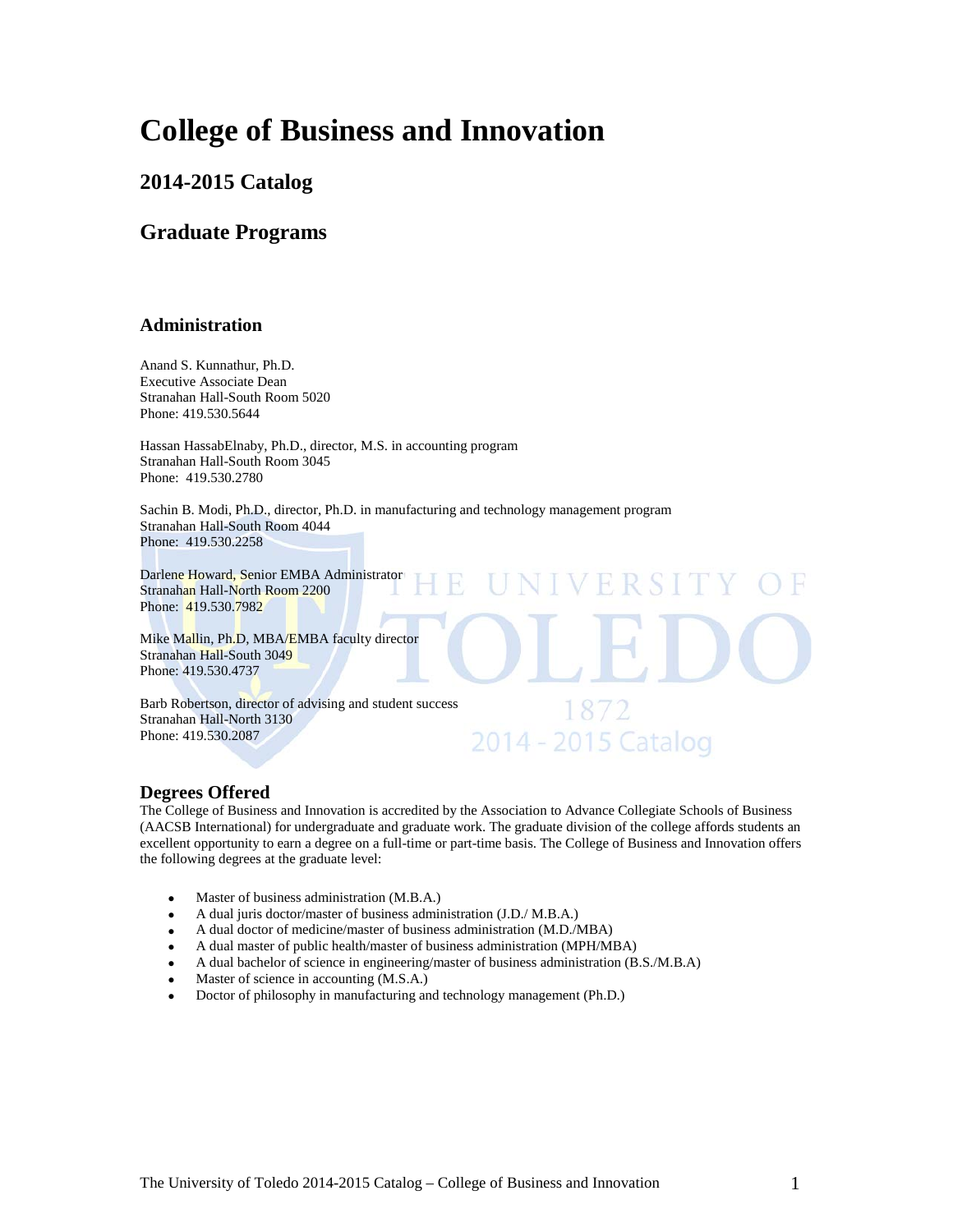#### **Specializations within the Master of Business Administration Program**

- Administration
- Entrepreneurship & Technology Commercialization
- **Executive Management**
- **Finance**
- Healthcare Systems Management
- Human Resource Management
- Information Systems
- International Business
- **Leadership**
- **Marketing**
- Operations Management

## **Admissions Policies**

### **General Requirements**

Refer to the College of Graduate Studies admissions section of this catalog for University of Toledo College of Graduate Studies admissions requirements and classification of graduate students.

### **Admission to Master of Business Administration (M.B.A.) Program**

Admission to the M.B.A. program is available to those students who have completed an undergraduate degree and can demonstrate high promise of success in a graduate business degree program. The college has adopted qualitative admissions standards in which applicants are considered on the basis of their merits, with weight given to the quality of prior academic achievement, the Graduate Management Admissions Test (GMAT) scores, professional experience indicating increased levels of responsibility, and other relevant information that the candidate may share with the admissions committee.

Although the M.B.A. Admissions Committee requires a 2.7 undergraduate GPA and 450 on the GMAT for admission, GMAT scores and undergraduate GPA will not be the sole basis for admissions decisions.

The following documents are required for admission to the program:

- 1. Official transcripts from each post-secondary institution attended.
- 2. Official GMAT scores sent directly from the Graduate Management Admissions Council (GMAC) to the College of Graduate Studies. GMAT scores must be no more than five years old. For students applying to the J.D./M.B.A. dual degree program, the LSAT must have been taken within the last three years.

2015 Catalog

- 3. Three letters of reference from individuals who know the applicant in a professional capacity.
- 4. The statement of purpose as required on the application for admission.
- `In the case of students whose native language is not English, a score of at least 550 (paper based), 213 (computer based), or 80 (internet based) on the Test of English as a Foreign Language (TOEFL) is mandatory. Applications for admission are considered on a rolling basis. However, students are encouraged to submit their applications by the following dates:

Domestic students:

- Fall semester August 1
- Spring semester November 15
- Summer semester April 15

International students:

- 
- Fall semester May 1<br>• Spring semester October 1 Spring semester
- Summer semester March 1

Final admissions decisions will be withheld until the application for admission is complete. No materials submitted to the University will be returned to the applicant.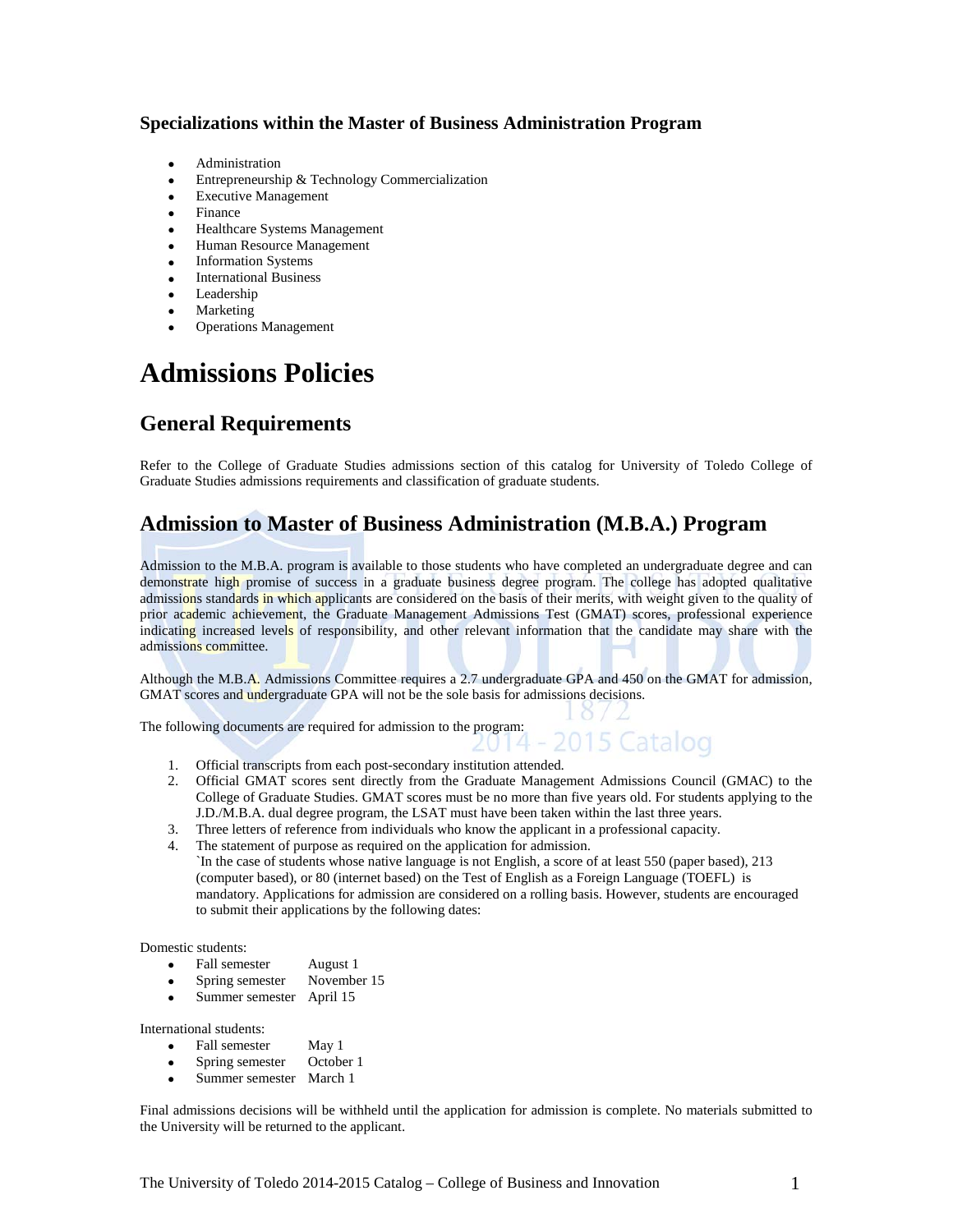#### Admission to Joint J.D./M.B.A. Program

Students applying for the J.D./M.B.A. program must have earned a bachelor's degree. A student must apply and be admitted to the College of Law and College of Business and Innovation separately to be admitted to the J.D/M.B.A. dual degree program. The LSAT will be accepted by the College of Business and Innovation in lieu of GMAT scores.

Admission to one program does not guarantee admission to the other program. Refer to the College of Law and M.B.A. sections of this catalog for specific admission standards for each program. Applications for admission to the J.D. program are accepted for fall entry only.

#### Admission to Joint M.D./M.B.A. Program

Students applying for the M.D./M.B.A. program must have earned a bachelor's degree. A student must apply and be admitted to the College of Medicine and Life Sciences and the College of Business and Innovation separately to be admitted to the M.D./M.B.A dual degree program. The MCAT will be accepted by the College of Business and Innovation in lieu of GMAT scores.

Admission to one program does not guarantee admission to the other program. Refer to the College of Medicine and M.B.A. sections of this catalog for specific admission standards for each program. Applications for admission to the M.D. program are accepted for fall entry only.

#### Admission to Joint MPH/M.B.A. Program

Students applying for the Master of Public Health/M.B.A. dual degree program must have earned a bachelor's degree. A student must apply and be admitted to the College of Medicine and Life Sciences and the College of Business and Innovation separately to be admitted to the MPH/M.B.A dual degree program. If the applicant is required to take the GRE by the MPH Admission Committee, the College of Business and Innovation will accept GRE scores in lieu of the GMAT. If the applicant does not need to take the GRE for admission to the MPH program, the applicant must then take the GMAT examination for admission to the MBA Program.

Admission to one program does not guarantee admission to the other program. Refer to the College of Medicine and Life Sciences and M.B.A. sections of this catalog for specific admission standards for each program.

#### Admission to Joint B.S./M.B.A. Degree Program

The College of Business and Innovation in conjunction with the College of Engineering offers a program whereby qualified students can earn simultaneously both a B.S. in engineering and an M.B.A. This program provides a unique opportunity to combine business and engineering skills to prepare graduates for global competitiveness. It supports the mission of the College of Business and Innovation to prepare corporate leaders for the future. The program should be particularly attractive to students interested in starting their own companies or those who want to develop an appreciation for how engineering and business complement each other.

This program will allow engineering students in their final two semesters of study to begin taking M.B.A. courses while completing their B.S. This arrangement should reduce the time it takes a student to receive both degrees by a year. The business undergraduate prerequisites can be satisfied as part of the undergraduate curriculum.

Students who wish to pursue the program should make this known to the senior associate dean for undergraduate studies in the College of Engineering by the end of their sophomore year. Interested students will take the GMAT at the end of their junior year and should apply for admission to the program to the College of Graduate Studies before the fall of their senior year. To be admitted to the program, students must have senior standing, score a minimum of 450 on the GMAT, and have at least a 3.0 cumulative GPA. Undergraduate requirements for the general business minor must also be completed. Upon admission to the program by the College of Graduate Studies, the College of Business and Innovation and the College of Engineering, students will be take graduate courses while simultaneously completing the requirements for the B.S. in engineering.

Students' special status must be tracked by the Office of Student Retention and Academic Success to assure AACSB compliance and to assure the B.S. degree is granted prior to graduating with the M.B.A.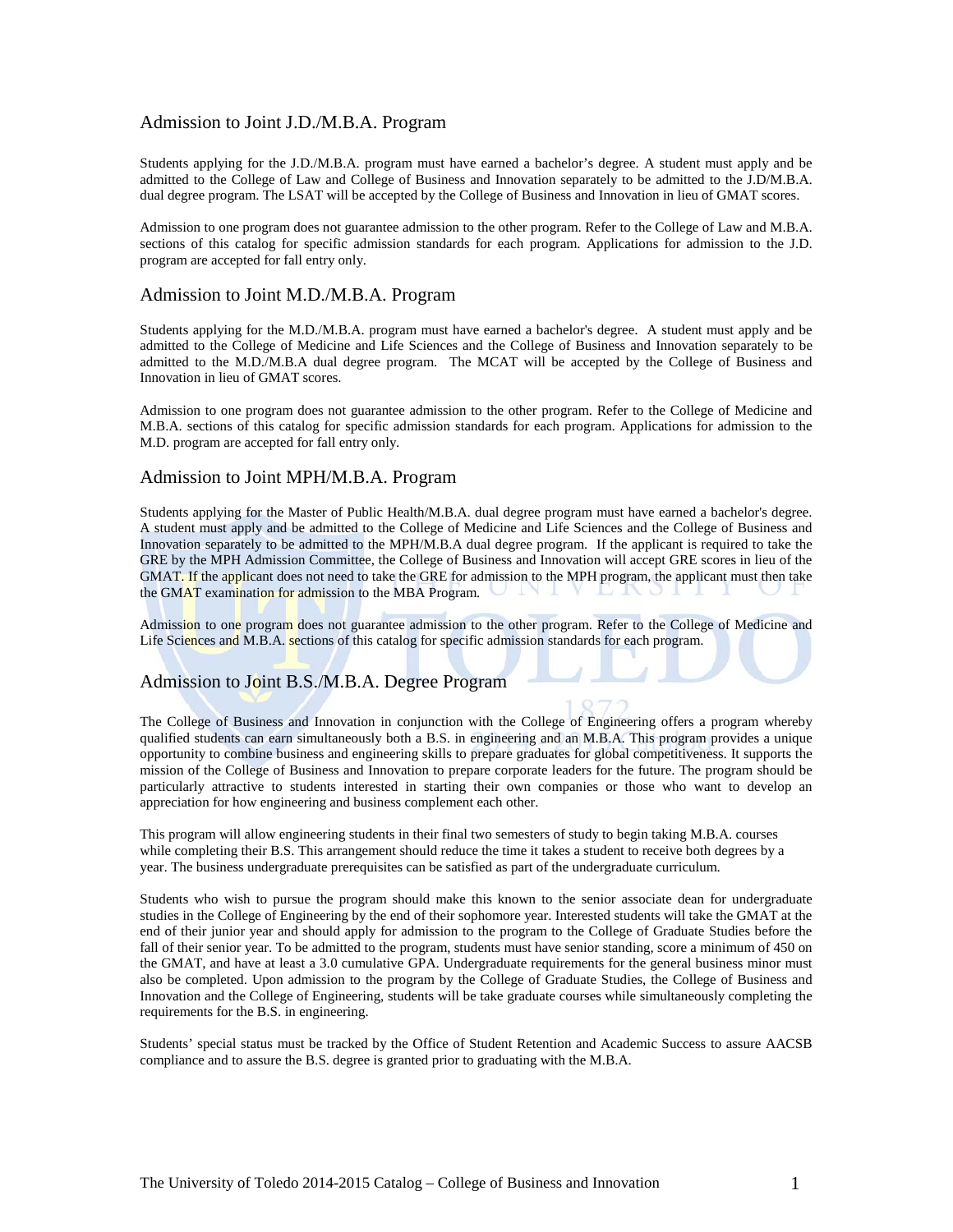### **Admission to Executive Master of Business Administration (E.M.B.A.) Program**

The E.M.B.A. program is designed for executives and professionals with a minimum of three to five years of management or professional experience. The E.M.B.A. Admissions Committee seeks candidates with proven leadership potential. The following documents are required for admission to the program:

- 1. Official transcripts from each post-secondary institution attended.
- 2. Official GMAT\* scores sent directly from the Graduate Management Admissions Council (GMAC) to the College of Graduate Studies. GMAT scores must be no more than five years old.
- 3. A current resume to allow the Admissions Committee the opportunity to assess the individual's work experience.
- 4. Three letters of reference from individuals who know the applicant in a professional capacity, one of which must be from the applicant's employer. Self-employed applicants may substitute the employer nomination with a third professional reference.

\* The GMAT can be waived for applicants with sufficient supervisory experience.

All applicants to the EMBA program are also required to interview with the Admissions Committee. The interview will take place once the application for admission has been completed. Applications for admission are considered on a rolling basis for fall entry only. Final admissions decisions will be withheld until the application for admission is complete. No materials submitted to the University will be returned to the applicant.

### **Admission to Master of Science in Accounting (M.S.A.) Program**

All decisions regarding admissions to the M.S.A. program are made through the office of the director of graduate programs in accounting. Admission to the M.S.A. program is available for those students who demonstrate high promise of success in a graduate program. All applicants are considered on the basis of their merit with weight given to the quality of prior academic achievement, GMAT test scores, professional experience, and other relevant information. The following documents are required for admission to the program:

- 1. Official transcripts from each post-secondary institution attended.
- 2. Official GMAT scores sent directly from the Graduate Management Admissions Council (GMAC) to the College of Graduate Studies. GMAT scores must be no more than five years old.
- 3. Three letters of reference from individuals who know the applicant in a professional capacity.
- 4. The statement of purpose as required on the application for admission.
- 5. In the case of students whose native language is not English, a score of at least 550 (paper based), 213 (computer based), or 80 (internet based) on the Test of English as a Foreign Language (TOEFL).

Applications for admission are considered on a rolling basis. However, students are encouraged to submit their applications by the following dates:

Domestic students:

- Fall semester August 1
- Spring semester November 15
- Summer semester April 15

International students:

- Fall semester May 1<br>• Spring semester October 1
- Spring semester
- Summer semester March 1

Final admissions decisions will be withheld until the application for admission is complete. No materials submitted to the University will be returned to the applicant. The M.S.A. program admits students to the program on a rolling admissions basis.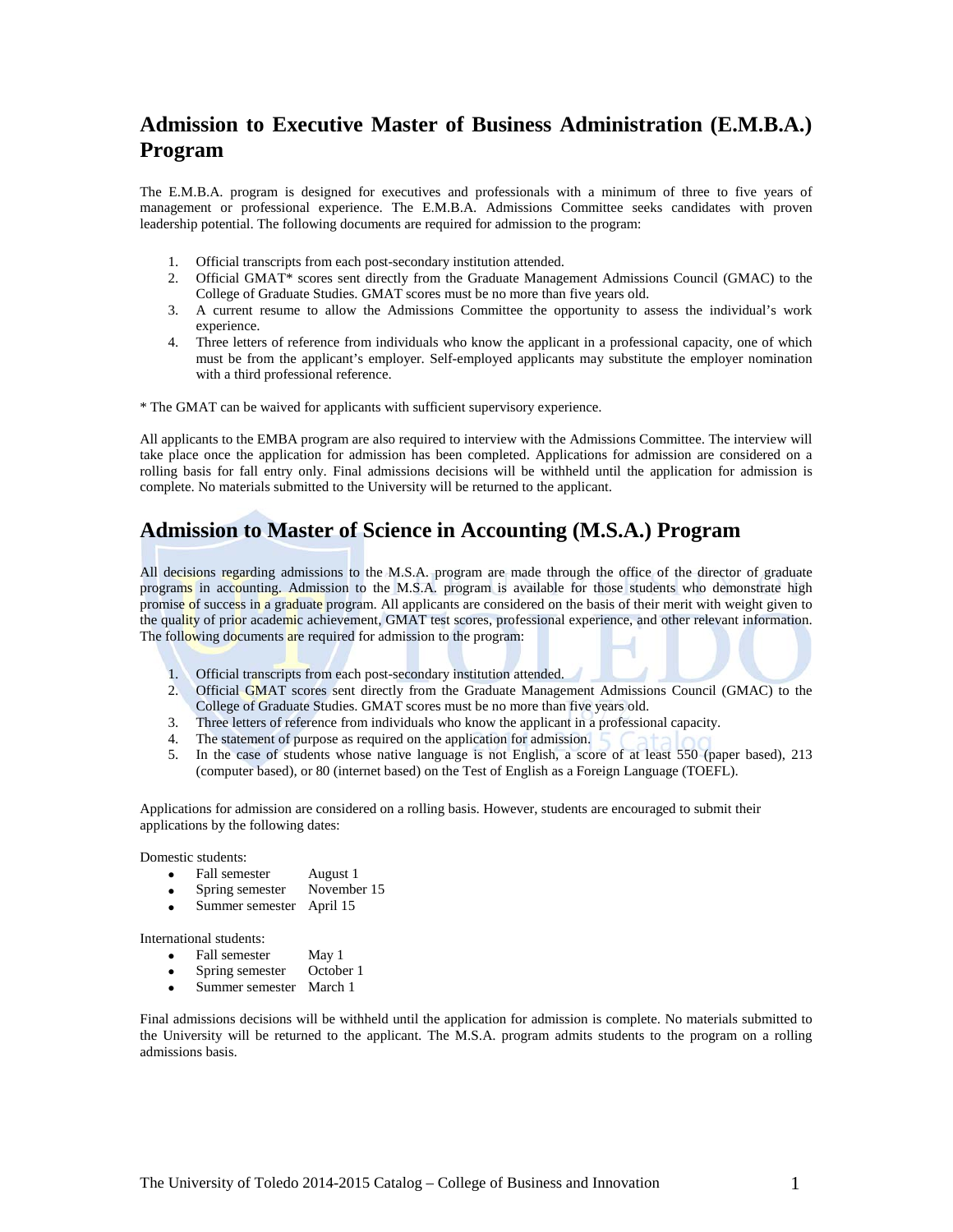### **Admission to Doctor of Philosophy in Manufacturing and Technology Management (Ph.D.) Program**

Applicants with a master's degree in a technical field or business are preferred. Applicants with a bachelor's degree in a technical field or business may also be considered. Letters of reference from college faculty or employers acquainted with the student's character and ability, and official transcripts of all prior college work must be supplied. Applicants are expected to demonstrate preparation for, and a high promise of, success in the doctoral program.

The following will be considered in evaluating an application to the Ph.D. program on an individual basis:

- The student's undergraduate and graduate record with general academic performance, as well as the trend and comparison of grades over a period of time;
- The student's verbal, quantitative and total scores on the GMAT (in certain cases, depending on the academic background of the student, GRE scores may be substituted for GMAT scores);
- Evidence of the ability to do research (publications, presentations, etc.);
- Statement of purpose explaining why the student wants to pursue a Ph.D. in manufacturing and technology management;
- Three letters of reference;
- Appropriate experience;
- And, in the case of students whose native language is not English, acceptable performance on the TOEFL is mandatory.

It is to be stressed that, although GMAT and GPA are important, they alone will not be the basis of admissions decisions. While students may come from many academic disciplines, those students with bachelor's degrees in fields other than business may require more than 93 semester hours in order to satisfy prerequisite and business foundations course requirements. **Students admitted to the Ph.D. program will not receive graduate credit for any undergraduate courses they take.**

A student should take the Ph.D. comprehensive examination as soon as he/she and his/her adviser believes the student has mastered all the required subject areas and completed all course work. The format and other details of the examination are given in the handbook for Ph.D. students and are available on-line. Following successful completion of the comprehensive examination, the student is admitted to candidacy for the Ph.D. and undertakes dissertation research. The student is responsible for initiating the application to candidacy on a form available from the College of Graduate Studies.

When a student enters the program, the Ph.D. program director will help the student in preparing a plan of study. Each student will be assigned a faculty adviser by the Ph.D. program director at the time of admission During this first year of study, the student will choose an adviser who will assist the student in choosing a dissertation topic, forming a dissertation committee and in other matters concerning the program. More information is available at: [http://www.utoledo.edu/business/PHD/index.html.](http://www.utoledo.edu/business/PHD/index.html)

## **Academic Policies**

### **General Requirements**

Refer to the general College of Graduate Studies section of this catalog for general academic policies that apply to all graduate students in areas such as advising, minimum enrollment, dishonesty, grievance, and probation and dismissal.

### **Academic Advising**

Advising for the M.B.A. program is available in the Office of Student Retention and Academic Success on the third floor of Stranahan Hall-North. Advising for the E.M.B.A., M.S.A. and Ph.D. programs is conducted by the respective program director. Students are encouraged to meet with an adviser regularly. Each student is ultimately responsible for correct and timely completion of degree requirements.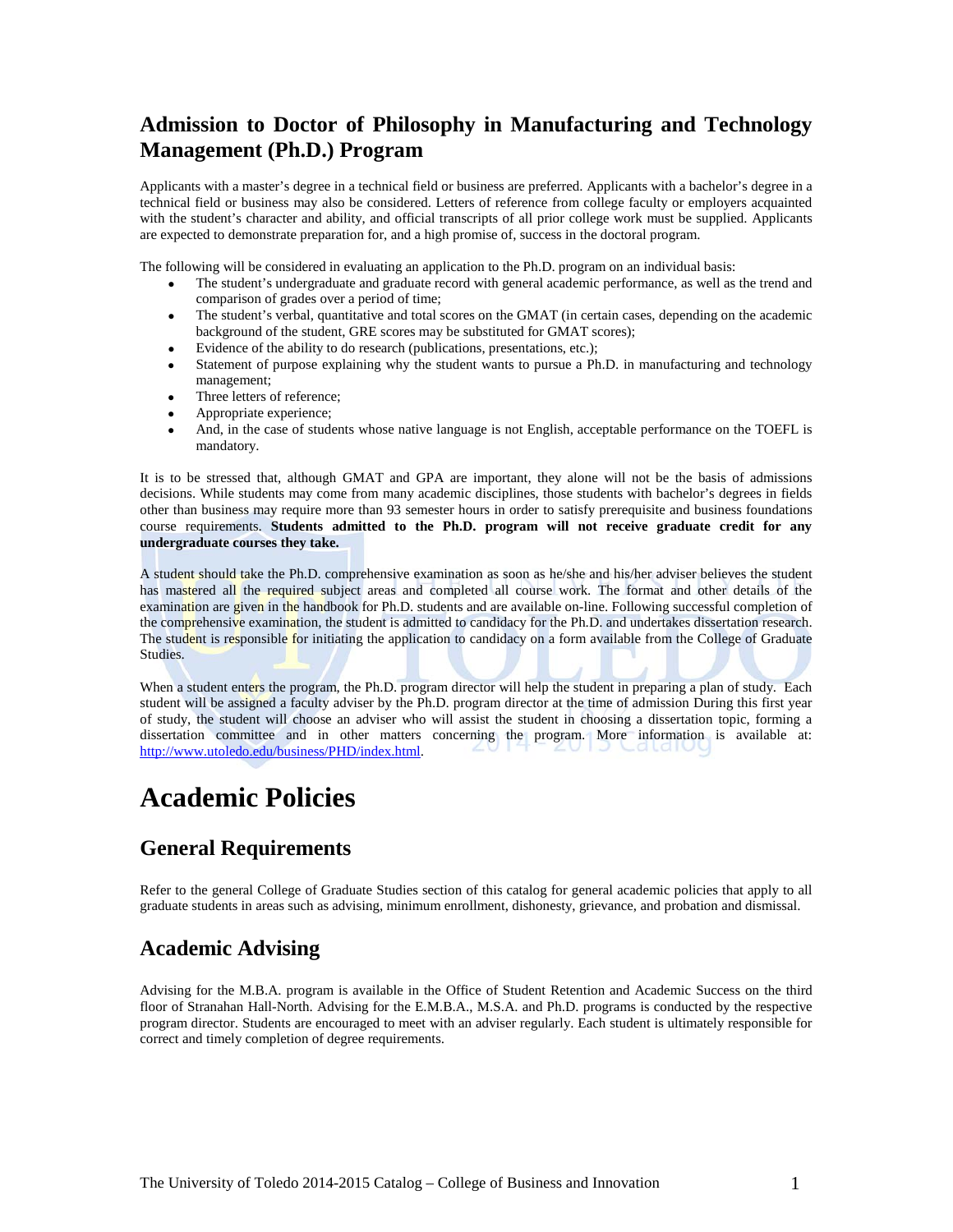### **Financial Assistance**

A limited number of graduate assistantships, which provide a stipend and/or cover instructional fees, are awarded to students each year. Awards are based upon scholastic achievement, work experience, research experience and extracurricular activities. They are not based on financial need. Applications are due by March 1 for the entire following academic year to the Office of Student Retention and Academic Success for M.B.A. students, and to the Department of Accounting for M.S.A. students. Graduate Assistantships are awarded to qualified Ph.D. students upon admission to the Ph.D. program.

### **Transfer Students**

Students who have taken graduate course work at another AACSB-accredited university or from another college at The University of Toledo may, upon recommendation of the appropriate department chair and associate dean for graduate studies, be permitted to transfer up to nine semester hours of business-related course work toward the M.B.A. or M.S.A. A grade of B or higher must be achieved in order to transfer any graduate courses, and the transferred credit must not have been applied towards an earned graduate degree.

## **Degree Requirements**

### **GPA and Grade Requirements**

Students in all graduate degree programs at the University of Toledo must complete all requirements for their program of study with at least a 3.0 (4.0 scale) cumulative GPA at the graduate level. All courses that count towards a graduate degree must be passed with a grade of C or better. There are no grade re-calculations at the graduate level; as such, repeated courses will have both grades included in the cumulative GPA calculation.

### **Master of Business Administration (M.B.A.)**

The M.B.A. degree is granted to students who satisfactorily complete a minimum of 33 semester hours at the 6000 level in the College of Business and Innovation. The length of the program will vary depending upon the nature of the undergraduate degree. The program consists of a common body of knowledge (18 hours), core (24 hours) and elective (9 - 12 hours) courses. Any or all common body of knowledge courses may be waived for equivalent coverage at the undergraduate or graduate level with a grade of C or better.  $14 - 2015$ 

### **Master of Science in Accounting (M.S.A.)**

The Master of Science in Accounting degree is granted to students who satisfactorily complete a minimum of 30 semester hours at the 6000-level in the College of Business and Innovation. The M.S.A. program is designed to prepare students for a professional career in accounting and to fulfill the requirements to sit for the Uniform CPA Exam in the state of Ohio. Candidates without a background in accounting can be admitted to the program but will be required to take additional courses.

### **Doctor of Philosophy in Manufacturing and Technology Management (Ph.D.)**

The program requires at least 93 semester hours of study beyond the baccalaureate. For a full-time student with only a bachelor's degree, the course requirements before entering the dissertation stage can be completed in three years. Fulltime students with an M.B.A. or a relevant M.S. degree should be able to complete the course work in two years before entering the dissertation stage. During the first year, the students without prior appropriate undergraduate or graduate work in business or engineering will acquire the foundation knowledge in business, engineering and manufacturing technology. Course waivers are possible at the foundation stage by passing competency examinations in appropriate areas.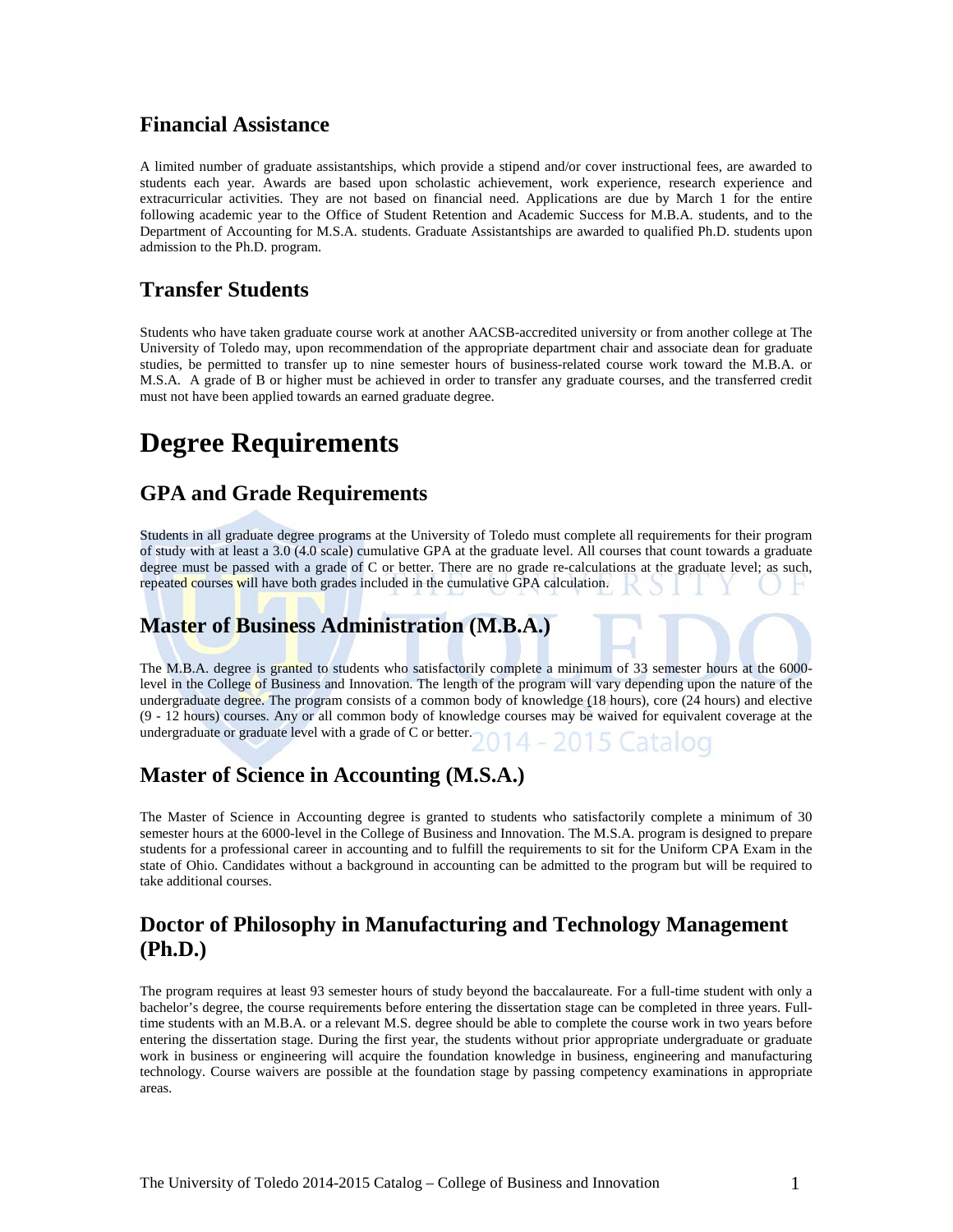## **Programs of Study**

### **Master of Business Administration (M.B.A.)**

#### Common Body of Knowledge (18 hours maximum)

These courses represent the minimum background required of students prior to taking 6000-level courses in the M.B.A. program. Students admitted to the M.B.A. program can meet the requirements by taking the 5000-level courses or by proficiency examination. If a student can demonstrate that he/she has completed equivalent course work at the undergraduate level prior to admission to the M.B.A. program and has earned a grade of C (2.0) or better in the course(s), the corresponding 5000-level course may be waived. Once admitted to the M.B.A. program, students may not take an undergraduate course and apply that course towards credit for 5000-level requirements.

| ACCT        | 5000 | Financial & Managerial Accounting             |
|-------------|------|-----------------------------------------------|
| <b>FINA</b> | 5210 | <b>Economics for Business Decisions</b>       |
| <b>FINA</b> | 5310 | <b>Managerial Finance</b>                     |
| <b>MKTG</b> | 5410 | <b>Marketing Systems</b>                      |
| <b>OPMT</b> | 5510 | <b>Applied Business Statistics</b>            |
| <b>OPMT</b> | 5520 | Analysis of Manufacturing and Service Systems |
|             |      |                                               |

#### MBA Core (24 hours)

These courses are required of all students. They are reflective of business techniques, methodology and processes, and are designed to be cross-functional and integrative.

| <b>BUAD</b> | 6100 | <b>Accounting for Strategic Decisions</b>      |
|-------------|------|------------------------------------------------|
| <b>BUAD</b> | 6200 | <b>Financial Systems</b>                       |
| <b>BUAD</b> | 6300 | Strategic Marketing & Analysis                 |
| <b>BUAD</b> | 6400 | <b>Results-Based Management</b>                |
| <b>BUAD</b> | 6500 | <b>International Business</b>                  |
| <b>BUAD</b> | 6600 | Supply Chain Management                        |
| <b>BUAD</b> | 6800 | <b>Information Technology &amp; E-Business</b> |
| <b>BUAD</b> | 6900 | <b>Strategic Management Capstone</b>           |
|             |      |                                                |

Students who complete three or more courses in a functional area (e.g. accounting, finance, marketing) at an AACSBaccredited business school are allowed and encouraged to replace the corresponding 6000-level core class with an elective of their choice.

#### Elective Courses (Minimum 9 hours)

Each student may select up to two majors. An alternative is to select the administration major described below, which is designed for students who prefer to take a variety of electives in different areas. The substitution of any courses for a major requires the written approval of the appropriate department chair. No more than one independent study/research paper (three hours) may be taken in lieu of a course to fulfill a specialization requirement, and no more than one course will be allowed to count towards two majors in the M.B.A. program.

### **Areas of Specialization**

#### **Administration**

The administration specialization is designed for students who want a general M.B.A. degree and is completed by taking three 6000-level electives within the College of Business and Innovation.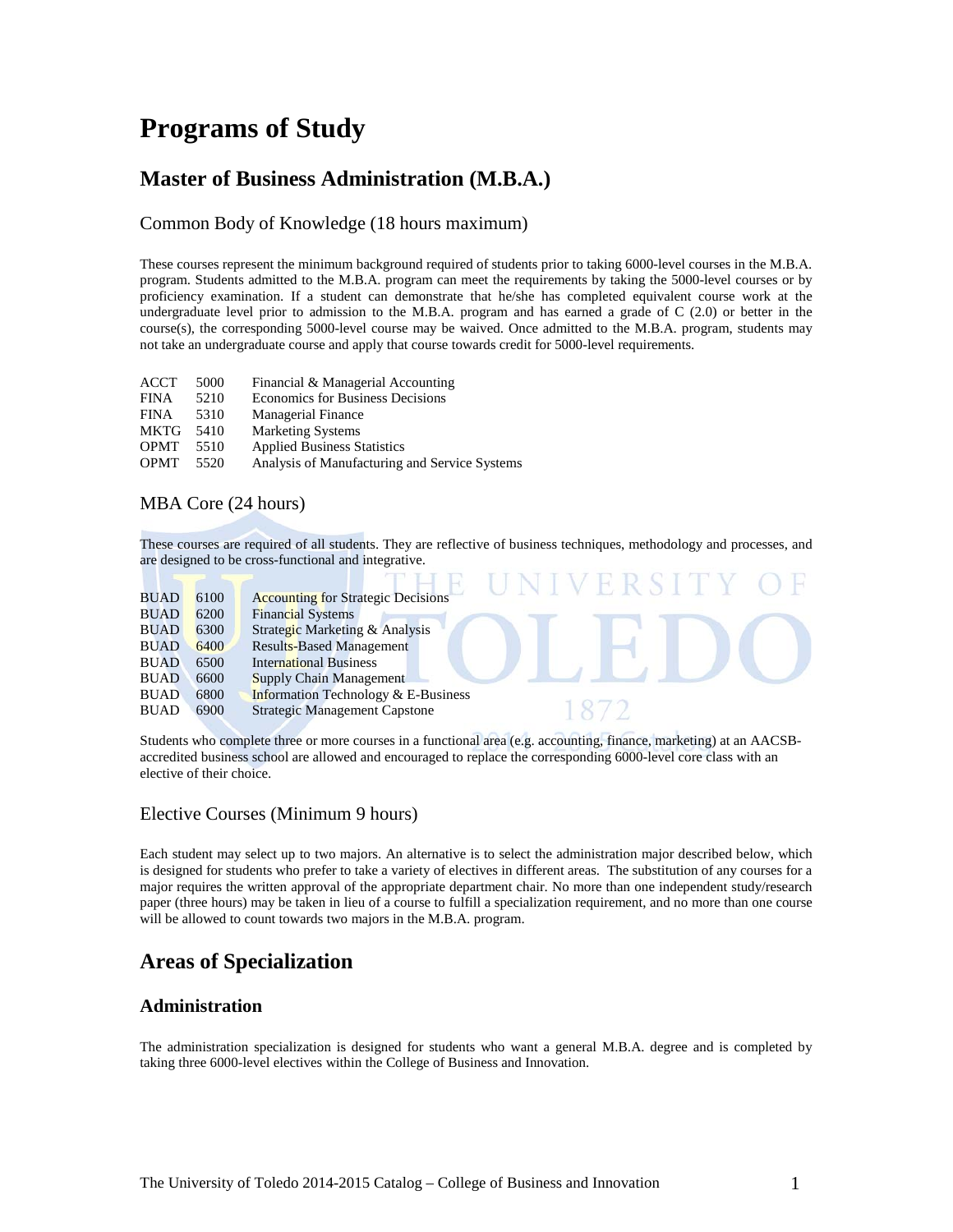#### **Entrepreneurship & Technology Commercialization – (Not accepting new students in this specialization)**

Must take all four of the following:

| <b>EFSB</b> | 6590 | New Venture Creation (Typically offered Fall)       |
|-------------|------|-----------------------------------------------------|
| <b>EFSB</b> | 6690 | Tech Commercialization (Typically offered Spring)   |
| <b>EFSB</b> | 6790 | Venture Capital Finance (Typically offered Fall)    |
| <b>EFSB</b> | 6800 | Small Business Practicum (Typically offered Spring) |

#### **Finance**

The graduate finance curriculum provides students with a background in all major areas of finance including corporate finance, investments and portfolio management, and financial institutions and markets. A student who wants to specialize in finance must take FINA 6130, Advanced Corporate Finance (offered Fall and Spring; pre-req FINA 5310/BUAD 3040 but should also take BUAD 6200 before FINA 6130), plus two 6000-level FINA classes of the student's choice. Recent offerings include:

| <b>FINA</b> | 6140 | Investments & Securities Analysis (Fall; pre-req FINA 5310/BUAD 3040)                     |
|-------------|------|-------------------------------------------------------------------------------------------|
| <b>FINA</b> | 6150 | Financial Institutions and Markets (Spring; pre-req FINA 5310/BUAD 3040)                  |
| <b>FINA</b> | 6330 | Seminar in Financial Management                                                           |
| <b>FINA</b> | 6340 | Derivative Securities (Spring; pre-req FINA 5310/BUAD 3040)                               |
| <b>FINA</b> | 6350 | Seminar in Financial Institution Management                                               |
| <b>FINA</b> | 6370 | International Financial Management (Spring; pre-req FINA 5310/BUAD 3040)                  |
| FINA        | 6480 | Student Managed Portfolio (Fall/Spring year-round commitment; students accepted by dept.) |
| FINA        | 6840 | Small Business Financial Management (Spring; pre-req FINA 5310/BUAD 3040)                 |

# **Healthcare Systems Management**

A specialization in healthcare systems management is designed for students who intend to seek or continue managerial careers in healthcare administration. Four PUBH 6000-level courses of the student's choice are required for this specialization. Students are not able to count any of these courses towards the General Administration specialization. Students must follow one of the three tracks below:

HE UNIVERSITY

- 1. MBA in Health Care System Management with Public Health Administration concentration: PUBH 6040 Public Health Administration 014 - 2015 Catalog PUBH 6210 Public Health Management PUBH 6220 Budget and Finance in Public Health PUBH 6280 Economics, Marketing, and Human Resources
- 2. MBA in Health Care System Management with Health Promotion and Education concentration:

PUBH 6200 Methods and Materials for Public Health PUBH 6300 Community Health Organizations PUBH 6460 Health Promotion Programs PUBH 6800 Evaluation of Health Programs

3. MBA in Health Care System Management with Public Health Epidemiology concentration (PUBH 6010 is required for the concentration; select three of the remaining courses below):

PUBH 6010 Public Health Epidemiology (required for this track)

PUBH 6000 Public Health Biostatistics PUBH 6120 Infectious Disease Epidemiology PUBH 6150 Clinical Epidemiology PUBH 6180 Cancer Epidemiology PUBH 6550 Chronic Disease Epidemiology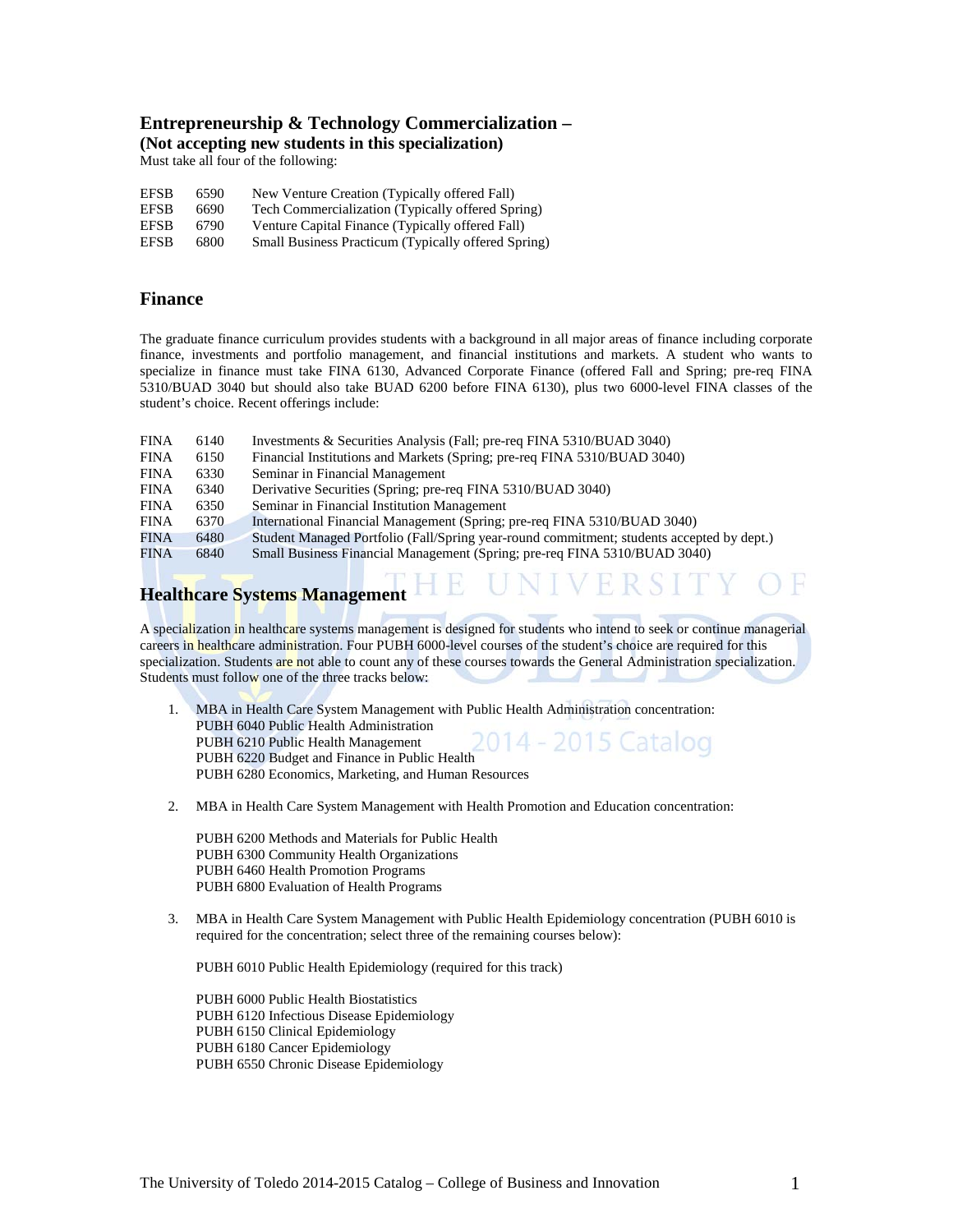#### **Human Resource Management**

A specialization in human resource management is designed both for students who intend to seek or continue managerial careers in human resources, and for those who are seeking more general leadership positions, but need to understand approaches to attracting, retaining, compensating, motivating and managing employees in contemporary organizations.

Students are required to successfully complete HURM 6700, Human Resource Management, or its equivalent, by completing either an undergraduate degree in human resource management from an AACSB-accredited school, or by certification through the Human Resource Certification Institute (e.g. PHR, SPHR).

In addition to HURM 6700 (typically offered summer and fall terms), students must complete any three additional 6000-level HURM courses of the student's choice. Recent offerings include:

| HURM        | 6710 | Employment and Labor Law (occasionally offered in spring term) |
|-------------|------|----------------------------------------------------------------|
| <b>HURM</b> | 6720 | Advanced Negotiation and Conflict Resolution                   |
| <b>HURM</b> | 6730 | Performance Management (Spring only)                           |
| <b>HURM</b> | 6740 | HR Strategy and Metrics (Spring only; pre-req HURM 6700)       |
| <b>HURM</b> | 6750 | Current Topics in HRM                                          |
| <b>HURM</b> | 6760 | Recruitment and Retention (Fall only; pre-req HURM 6700)       |
|             |      |                                                                |

#### **Information Systems**

Specialization in information systems provides the student with a managerial overview of computers and information systems. Emphasis is placed on the role and function of the computer as a managerial tool to store, process, analyze and present information. A major in this area includes any three 6000-level INFS classes of the student's choice. Recent offerings include:  $\sim$ 

| <b>INFS</b> | 6610 | Info Storage & Retrieval Structures (Spring)               |
|-------------|------|------------------------------------------------------------|
| <b>INFS</b> | 6560 | System Analysis & Design (usually offered Fall and Spring) |
| <b>INFS</b> | 6470 | <b>Information Technology</b>                              |
| <b>INFS</b> | 6810 | <b>Network Communications (Spring)</b>                     |
| <b>INFS</b> | 6930 | Contemporary Topics (usually offered fall and spring)      |
|             |      |                                                            |
|             |      |                                                            |

#### **International Business**

The international business program provides training for entry in careers in corporations with a global orientation, particularly multinational corporations, export-import firms, banks, transportation and logistics, and government and international agencies involved in international trade, finance and economic development. Students majoring in international business must choose three of the following courses.

2014 - 2015 Catalog

| <b>FINA</b> | 6370 | International Financial Management (Fall; pre-req FINA 5310/BUAD 3040) |
|-------------|------|------------------------------------------------------------------------|
| <b>IBUS</b> | 6360 | Management of Multinational Firms (Fall)                               |
| <b>IBUS</b> | 6390 | <b>International Business</b>                                          |
| <b>IBUS</b> | 6490 | Global Management Systems                                              |
| MKTG        | 6080 | International Supply Chain Management                                  |
| MKTG        | 6400 | International Marketing (Spring; pre-req MKTG 5410/BUAD 3010)          |

IBUS 6100 Study Abroad (Spring; course offered if there is sufficient interest)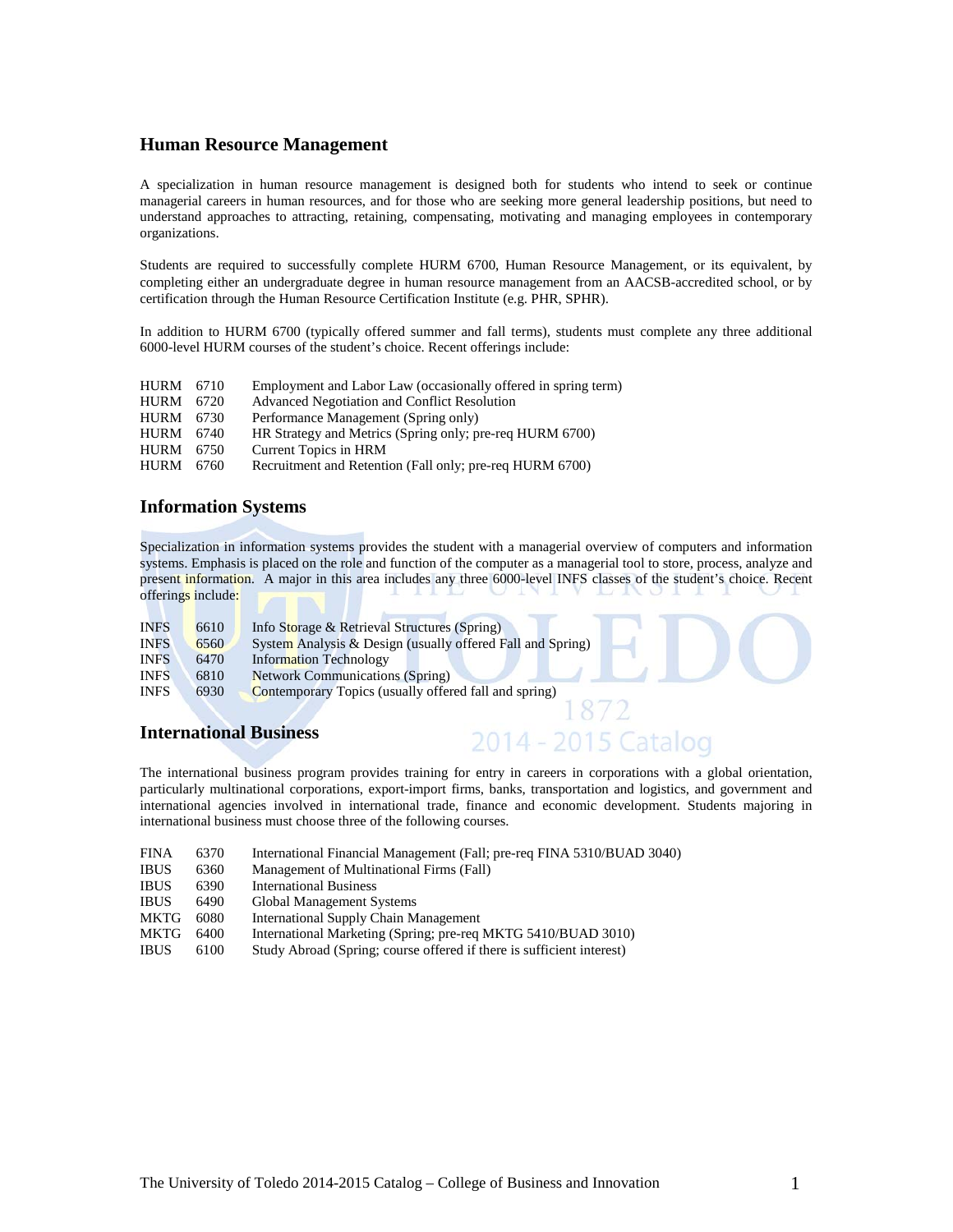#### **Leadership**

Students majoring in Leadership must take all four of the following:

| MGMT 6100 |      | Leading through Ethical Decisions (Spring)  |
|-----------|------|---------------------------------------------|
| MGMT      | 6150 | Leading and Developing Yourself (Fall)      |
| MGMT      | 6160 | Leading with Power and Influence (Spring)   |
| MGMT 6190 |      | Leading Change and Org Improvement (Spring) |

#### **Operations Management**

The operations management major provides the student with the decision-making and problem-solving skills required for managing people and resources more effectively, whether in manufacturing firms, service industries, nonprofit organizations or government operations.

Required courses:

| <b>OPMT</b> | 6680 | Total Quality Management and SPC (Spring; pre-req OPMT 5520/BUAD 3020) |
|-------------|------|------------------------------------------------------------------------|
| <b>OPMT</b> | 6690 | Manufacturing Resources Management (Fall; pre-req OPMT 5520/BUAD 3020) |

And one of the following:

| <b>OPMT</b> |      | 6100 | Time Series Analysis & Forecasting (Spring; pre-req OPMT 5520/BUAD 3020) |
|-------------|------|------|--------------------------------------------------------------------------|
| <b>OPMT</b> |      | 6270 | Computer Simulation (Fall; pre-req OPMT 5520/BUAD 3020)                  |
| <b>OPMT</b> |      | 6510 | Project Management                                                       |
| <b>OPMT</b> |      | 6720 | <b>Manufacturing Systems Design</b>                                      |
| <b>OPMT</b> |      | 6930 | Contemporary Topics Seminar                                              |
| MKTG.       | 6080 |      | International Supply Chain Management                                    |

#### **Marketing**

While students specializing in Marketing may take any three 6000-level MKTG courses to fulfill the requirement, there are three suggested areas of concentration: Marketing Management, CRM & Marketing Intelligence, and Sales Leadership. It is not possible for a specific concentration to be listed on the official transcript.

THE UNIVERSITY

atalog

All 6000-level MKTG courses have a pre-req of MKTG 5410/BUAD 3010.

Optional tracks:

For Marketing Management concentration, choose any three of recent offerings:

| <b>MKTG</b> | 6140 | Customer Relationship Marketing (Spring)           |
|-------------|------|----------------------------------------------------|
|             |      |                                                    |
| MKTG        | 6150 | Intelligence Driven Customer Strategy              |
| MKTG        | 6220 | <b>Integrated Marketing Communications (Fall)</b>  |
| MKTG        | 6230 | Digital Marketing Processes (Spring)               |
| MKTG        | 6240 | Sales Force Leadership (Fall)                      |
| MKTG        | 6250 | Strategic Selling Analysis & Applications (Spring) |
| MKTG        | 6310 | <b>Product Commercialization</b>                   |
| MKTG        | 6320 | Strategic Brand Management (Spring)                |

- MKTG 6320 Strategic Brand Management (Spring)
- MKTG 6330 Applied Marketing Research
- MKTG 6400 International Marketing (Spring)

For CRM & Marketing Intelligence:

Essential to take both<br>MKTG 6140 C MKTG 6140 Customer Relationship Marketing (Spring)<br>MKTG 6150 Intelligence Driven Customer Strategy Intelligence Driven Customer Strategy

| Choose one |      |                                            |
|------------|------|--------------------------------------------|
| MKTG       | 6330 | <b>Applied Marketing Research</b>          |
| MKTG       | 6230 | Digital Marketing Processes (Spring)       |
| MKTG       | 6220 | Integrated Marketing Communications (Fall) |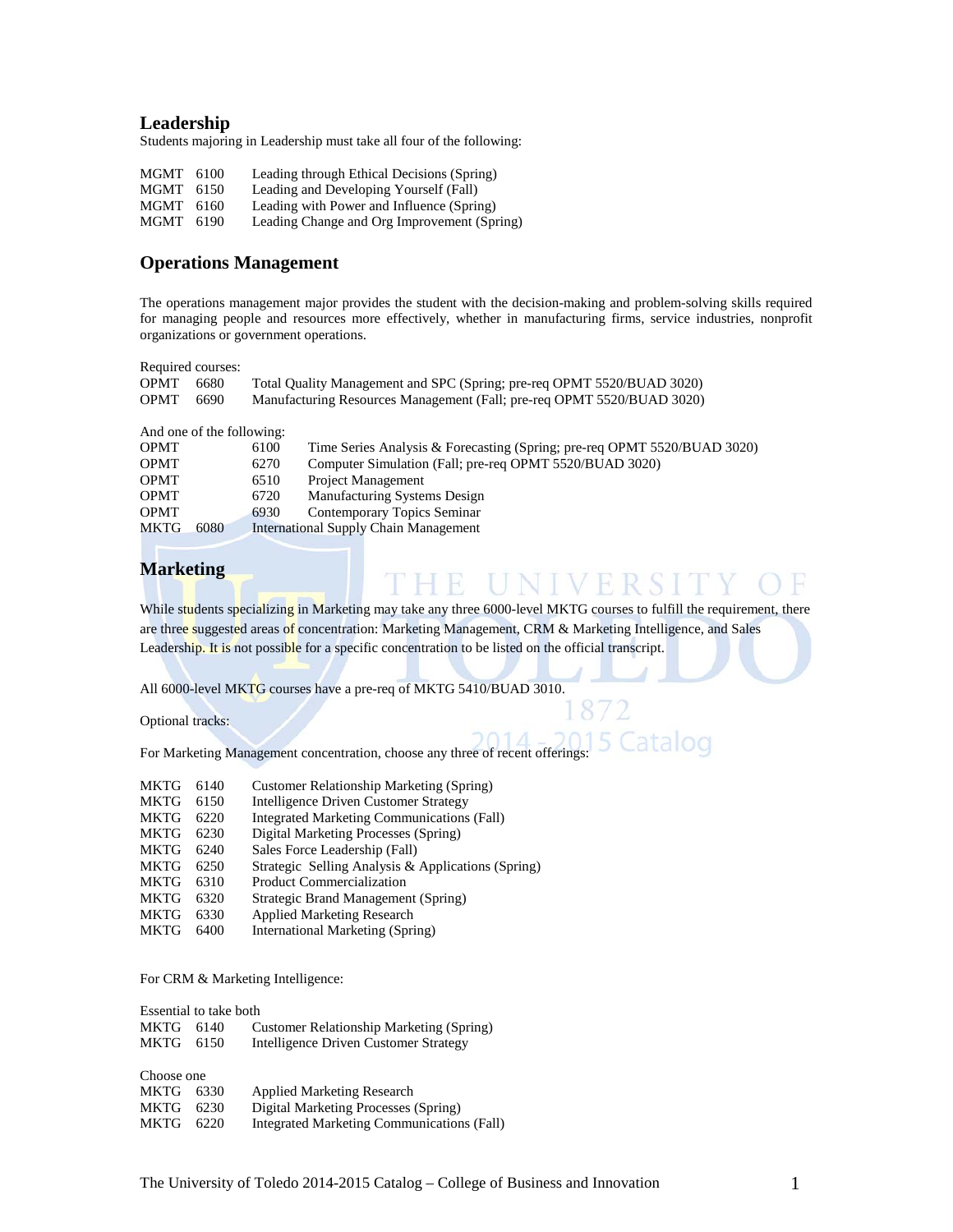For Sales Leadership

Essential to take both MKTG 6240 Sales Force Leadership (Fall) MKTG 6250 Strategic Selling Analysis & Applications (Spring) Choose one MKTG 6140 Customer Relationship Marketing (Spring) MKTG 6220 Integrated Marketing Communications (Fall)

### **Graduate Certificate in Healthcare Business Management Excellence (C-HBME)**

This certificate is offered collaboratively as part of the graduate programs in the College of Business and Innovation and College of Medicine and Life Sciences. The program requires six graduate courses, totaling 12 hours of graduate credit. This graduate certificate provides learners with broad-based knowledge of business concepts as applied in healthcare, to prepare healthcare managers, leaders, and entrepreneurs! It is suited for practicing physicians, medical students, clinical managers, residents, all healthcare providers, and other graduate students. Courses are offered primarily online with some face-to-face instruction and follow a 16 week and/or 8 week format.

### Required Courses:

SHBE 5001: Healthcare Finance UNIVE SHBE 5002: Healthcare Policy and Law -1 H SHBE 5003: Healthcare Information Systems SHBE 5004: Healthcare Marketing and Customer Relationship Management SHBE 5005: Healthcare Process Improvement SHBE 5006: Entrepreneurial Strategic Management in Healthcare

### **Graduate Certificate in Physician and Healthcare Executive Development (C-PHED)**

This certificate is offered collaboratively as part of the graduate programs in the College of Business and Innovation and College of Medicine and Life Sciences. The program requires three graduate courses, totaling 9 hours of graduate credit. This graduate certificate provides learners with advanced knowledge of cutting-edge business concepts applied the healthcare setting. It is suited for healthcare managers interested in career growth into executive management with an aim towards an MBA or EMBA. This program is appropriate for physicians with many years of practice experience and other healthcare leaders. Courses are offered primarily online with some face-to-face instruction and follow a 16 week and/or 8 week format.

### Required Courses:

SHBE 6010: Foundation for Executive Education in Health Care Leadership Course SHBE 6020: Creating Effective Operations SHBE 6030: Healthcare Financial Management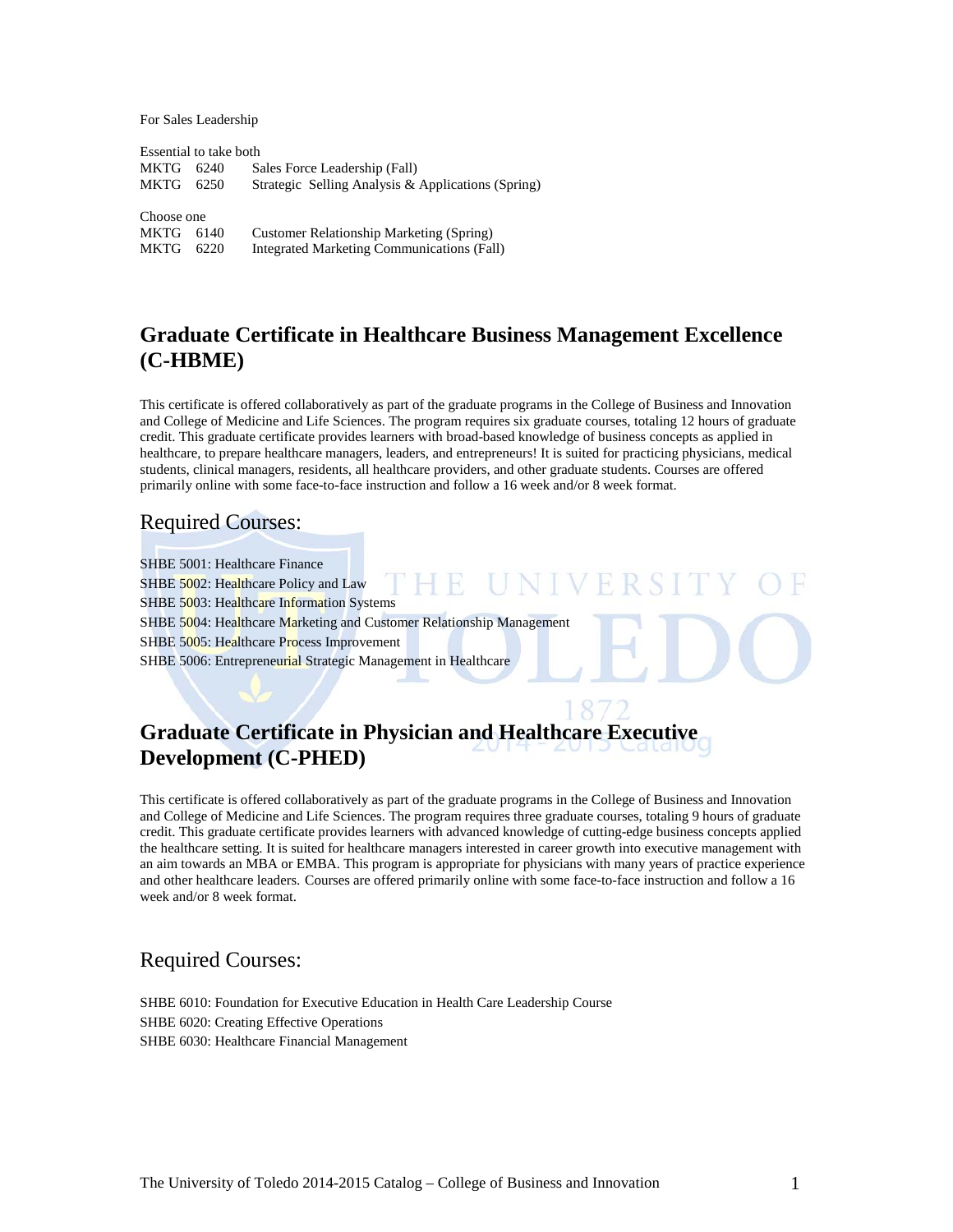### **Executive M.B.A. Program**

The College of Business and Innovation offers an innovative Executive M.B.A. (E.M.B.A.) program for executives of mid-sized and growing firms. The program curriculum is designed to enhance the ability of managers to manage the change and growth common in today's competitive environment. To accomplish this, participants in the program take courses built around three major integrative themes – entrepreneurship, e-business, and competition in a global marketplace.

The E.M.B.A. program is designed with experienced managers in mind and is tailored to fit their schedules. Through the use of a structured approach, executives are able to pursue an M.B.A. with their peers at a level and pace appropriate to their business experience.

#### Required Courses:

| EMBA        | 5500 | <b>Analytical Foundations for Executives</b>                      |
|-------------|------|-------------------------------------------------------------------|
| EMBA        | 6100 | Global Competitive Challenge                                      |
| EMBA        | 6120 | Cultural, Legal & Operational Issues in Doing Business Abroad     |
| EMBA        | 6200 | Entrepreneurship and Personal Strategic Planning                  |
| EMBA        | 6140 | Accounting & Financial Foundations for Executives                 |
| EMBA        | 6210 | Processes for Ethical Business Decisions                          |
| EMBA        | 6220 | Accounting Systems for Operational Control & Strategic Management |
| EMBA        | 6230 | Market Driven Analysis                                            |
| EMBA        | 6240 | <b>Entrepreneurial Financial Management</b>                       |
| EMBA        | 6250 | Leadership & Performance Management                               |
| EMBA        | 6290 | Strategic Management in a Global Environment                      |
| EMBA        | 6300 | Global Technology Management                                      |
| <b>EMBA</b> | 6310 | Managing Global Supply Chains                                     |
| EMBA        | 6320 | <b>IINIVERSITY</b><br><b>Product Development</b>                  |
| EMBA        | 6470 | Global/E-Business Field Trip                                      |
| <b>MGMT</b> | 6930 | Independent Research (elective determined by cohort)              |

### **J.D./M.B.A. Dual Degree**

This integrated program and curriculum leads to the awarding of two degrees. The Juris Doctor degree is awarded by the College of Law, and the M.B.A. degree is awarded by the College of Business and Innovation.

2014 - 2015 Catalog

#### Juris Doctor (J.D.)

The College of Law requires the successful completion of 89 semester hours. The dual degree program would permit up to 12 semester hours of core courses from the College of Business and Innovation to be applied toward the satisfaction of the 89-hour requirement. All courses taken in the College of Business that are to be applied towards J.D. program requirements must be earned with a grade of B (3.0) or better. The 12 hours of core courses from the College of Business and Innovation are:

| <b>BUAD</b> | 6100 | <b>Accounting for Decision-Making</b>         |
|-------------|------|-----------------------------------------------|
| <b>BUAD</b> | 6200 | <b>Financial Systems</b>                      |
| <b>BUAD</b> | 6300 | Strategic Marketing & Analysis                |
| <b>BUAD</b> | 6500 | <b>International Business</b>                 |
| <b>BUAD</b> | 6800 | Information Technology & E-Business           |
| <b>BUAD</b> | 6900 | <b>Strategic Management Capstone</b>          |
| <b>EFSB</b> | 6590 | New Venture Creation                          |
| <b>EFSB</b> | 6690 | <b>Technology Commercialization</b>           |
| <b>EFSB</b> | 6790 | <b>Venture Capital Finance</b>                |
| <b>EFSB</b> | 6890 | <b>Small Business Practicum</b>               |
| <b>FINA</b> | 6130 | <b>Advanced Corporate Finance</b>             |
| <b>FINA</b> | 6140 | <b>Investments and Security Analysis</b>      |
| <b>FINA</b> | 6150 | Financial Institutions and Markets            |
| <b>FINA</b> | 6370 | <b>MBA</b> International Financial Management |
| <b>FINA</b> | 6840 | <b>Small Business Financial Management</b>    |
| <b>IBUS</b> | 6360 | Management of Multinational Firms             |
| <b>IBUS</b> | 6490 | <b>Global Management Systems</b>              |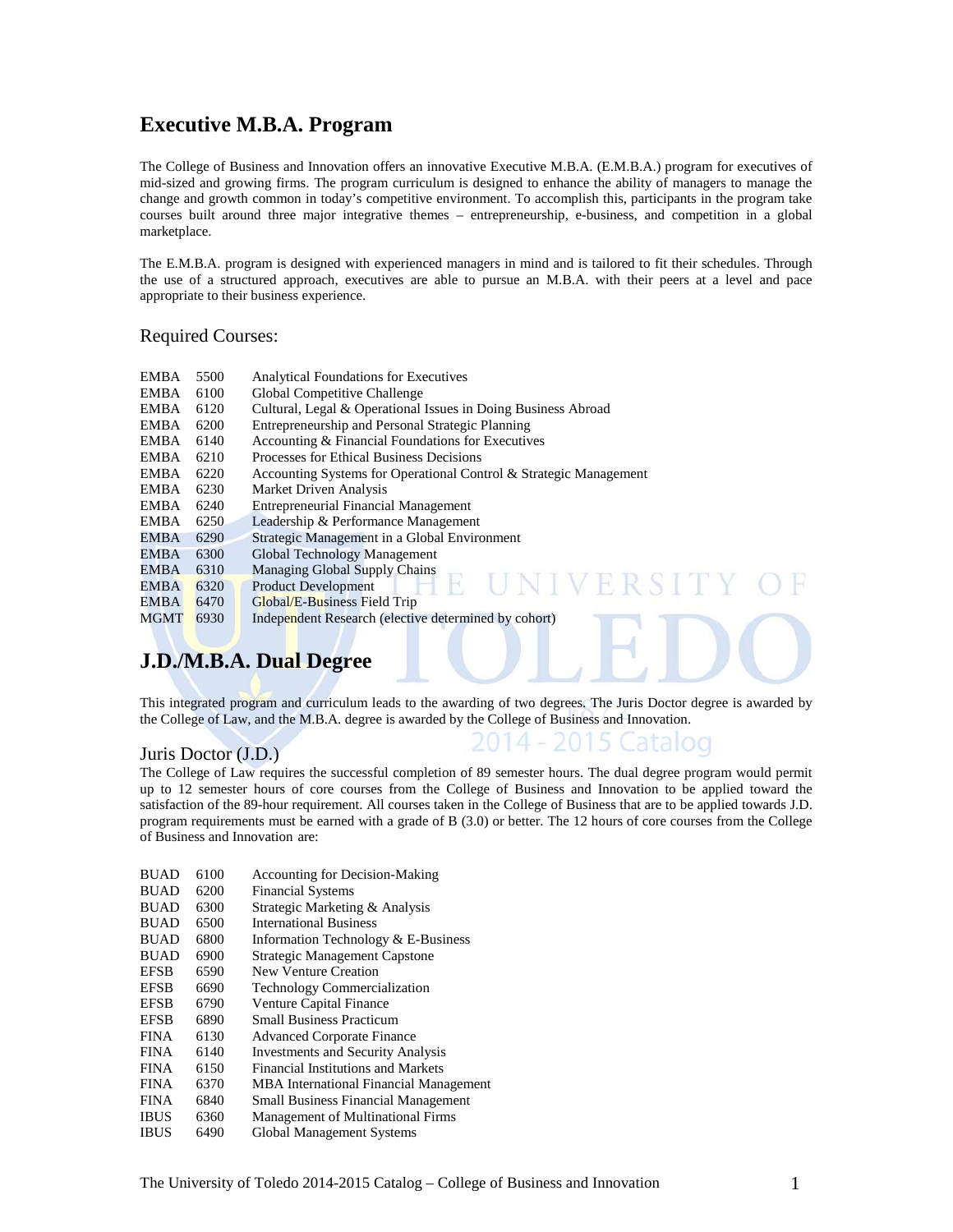| MGMT 6160 | Leading with Power and Influence             |
|-----------|----------------------------------------------|
| HURM 6720 | Advanced Negotiation and Conflict Resolution |
| HURM 6760 | <b>Recruitment and Retention</b>             |
| 6810      | <b>Network Communications</b>                |
| 6140      | <b>Customer Relationship Marketing</b>       |
| MKTG 6400 | <b>International Marketing</b>               |
|           |                                              |

On written application by the student, and for good cause shown, the Associate Dean for Academic Affairs of the College of Law may substitute another College of Business course for one on the approved list.

#### M.B.A. Degree

To fulfill requirements for the M.B.A. degree, students must complete 33 semester hours at the 6000 level or above. Students in the joint program may apply up to 12 hours of course work at the College of Law toward satisfaction of the M.B.A. All courses taken in the College of Law that are to be applied towards MBA program requirements must be earned with a grade of C (2.0) or better. All grades earned in College of Law courses that are applied towards MBA program requirements will impact the overall graduate GPA.

One MBA Core course (either BUAD 6500 International Business or BUAD 6800 IT and E-Business) can be replaced with one College of Law Elective (either LAWI 9480 International Business Transactions or LAWI 9020 E-Commerce, respectively).

The other 9 hours may come from the following courses, or others approved by the College of Business and Innovation Associate Dean for Graduate Programs, and will serve as MBA electives:

| LAWG        | 9010 | <b>Business Associations</b>      |
|-------------|------|-----------------------------------|
| LAWG        | 9610 | <b>Secured Transactions</b>       |
| LAWI        | 9060 | Sales and Leases of Goods         |
| LAWI        | 9300 | <b>Employment Discrimination</b>  |
| LAWI        | 9730 | Pension and Employee Benefits     |
| LAWI        | 9310 | <b>Employment Law</b>             |
| <b>LAWI</b> | 9940 | <b>White Collar Crime</b>         |
| LAWN        | 9050 | <b>Negotiation and Settlement</b> |
| LAWD        | 9210 | <b>Contracts I</b>                |
| LAWD        | 9220 | Contracts II                      |

### **MPH/MBA Dual Degree**

The joint MBA/MPH degree is designed to prepare graduates with managerial and executive level career aspirations at the interface of healthcare delivery and business. The dual degree program and curriculum leads to the awarding of two degrees. The Master of Public Health degree is awarded by the College of Medicine and Life Sciences and the MBA is awarded by the College of Business and Innovation. The College of Business and Innovation will allow up to 9 credit hours of appropriate MPH coursework to be credited toward the MBA degree.

Appropriate MPH courses listed under the Healthcare Systems Management specialization area of this catalog will be applied towards the MBA elective area. Three to four courses (6000-level BUAD courses) will apply towards the MPH elective requirement.

Please refer to the College of Medicine and Life Science catalog for more information regarding the program requirements for the MPH degree.

### **MD/MBA Dual Degree**

The integrated program and curriculum leads to the awarding of two degrees. The Doctor of Medicine is awarded by the College of Medicine and Life Sciences and the MBA is awarded by the College of Business and Innovation. The College of Business and Innovation will allow up to 9 credit hours of appropriate Medical School coursework to be credited toward the MBA degree.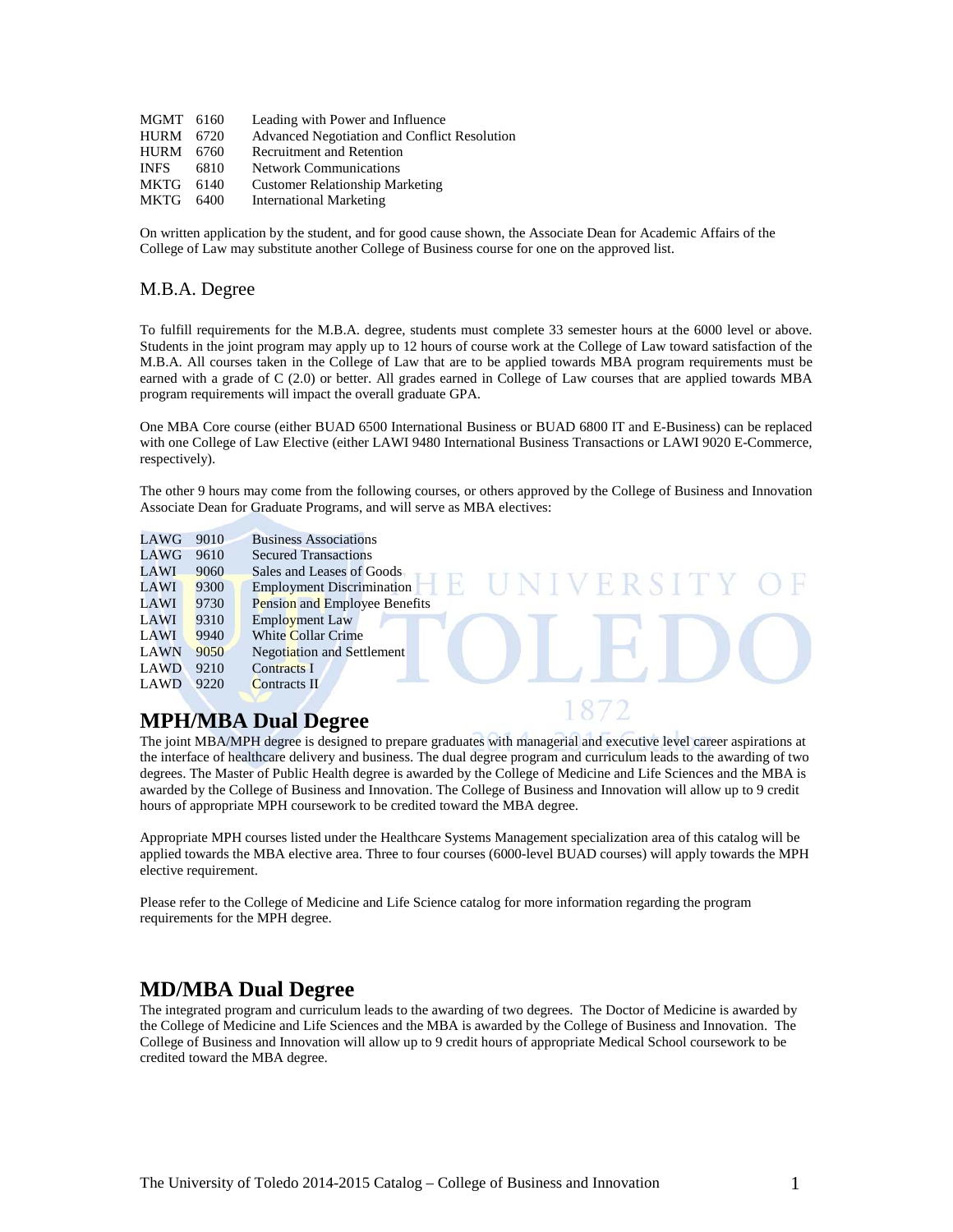It is recommended that MD/MBA students take 3 of the 4 Medical School courses below to serve as MBA electives. These courses are already part of the 4th year MD curriculum.

| <b>FMDD</b> | 725   | Healthcare Systems: Issues, Trends and Perspectives |
|-------------|-------|-----------------------------------------------------|
| <b>FMDD</b> | - 770 | <b>Health Law</b>                                   |
| <b>MEDI</b> | 770.  | Health Care Administration: Special Topics          |
| <b>PEDS</b> | 723   | Child Health Advocacy                               |

Another option is for MD/MBA students to complete 2 of the 4 Medical School courses listed above, along with 1 elective from the list below. The courses below are semester long courses (subject to availability) and cannot be taken during a medial student's required clerkship or clinical elective time. The course would have to be taken during the dedicated year of MBA study (typically the 3rd year of the MD/MBA program).

This option does allow MD/MBA students the opportunity to fulfill the 4 week basic science elective required for medical school. Students should consult with their MD and MBA Academic Advisors to determine the best approach for completing the dual degree based on their academic background and individual plan of study.

| PUBH<br>6040 | Public Health Administration |
|--------------|------------------------------|
|--------------|------------------------------|

- PUBH 6210 Management of Public Health Agencies<br>PUBH 6220 Budget and Finance in Public Health
- Budget and Finance in Public Health
- PUBH 6350 Public Health Law<br>MGMT 6100 Leading Through E
- MGMT 6100 Leading Through Ethical Decision Making<br>HURM 6700 Human Resource Management
- HURM 6700 Human Resource Management<br>HURM 6710 Employment and Labor Law
- HURM 6710 Employment and Labor Law<br>EFSB 6590 New Venture Creation
- New Venture Creation

### **Master of Science in Accounting (M.S.A.)**

#### **Accounting Core Courses:**

- ACCT 6130 External Financial Reporting III (ACCT 4130 at the undergraduate level)
	- ACCT 6190 Contemporary Financial Accounting Problems
	- **ACCT** 6210 Research in Accounting and Taxation

#### **Accounting Electives (Select five):**

| <b>ACCT</b> | 6150 | International Accounting and Taxation                                                                                |
|-------------|------|----------------------------------------------------------------------------------------------------------------------|
| <b>ACCT</b> | 6250 | <b>Taxation of Business Entities</b>                                                                                 |
| <b>ACCT</b> | 6310 | 18/2<br><b>Advanced Managerial Accounting</b>                                                                        |
| <b>ACCT</b> | 6330 | Advanced Topics in Accounting Info Systems 0 1 5 Catalog<br>Governmental and Not-for-Profit Accounting 0 1 5 Catalog |
| <b>ACCT</b> | 6410 |                                                                                                                      |
| ACCT        | 6430 | <b>Business Valuation and Analysis</b>                                                                               |
| ACCT        | 6440 | <b>Advanced Auditing</b>                                                                                             |
| ACCT        | 6450 | Fraud and Forensics Accounting                                                                                       |
|             |      |                                                                                                                      |
|             |      |                                                                                                                      |

#### **Diversification Electives (Select two) (all courses offered every term):**

- BUAD 6200 Corporate Finance
- BUAD 6300 Strategic Marketing & Analysis
- BUAD 6400 Results Based Management
- BUAD 6500 International Business
- BUAD 6600 Supply Chain Management
- BUAD 6800 Information Technology & E-Business

If a student takes one of the courses above at the undergraduate level (specifically ACCT 4130, ACCT 4250 and 4410), these courses may not be taken at the graduate level. This does not reduce the number of credit hours or courses required to earn the MSA degree. The student will select a different option with the Accounting Department Chair and MSA Program Adviser. Other courses from the College of Business and Innovation (or, in the case of a JD/MSA student, a course from the College of Law) may also be approved for the three areas above, with good cause shown, by the Accounting Department Chair and MSA Program Adviser.

#### MSA Common Body of Knowledge

Based on the candidate's prior course work, any or all of the MSA Common Body of Knowledge may be waived (each course is three semester hours):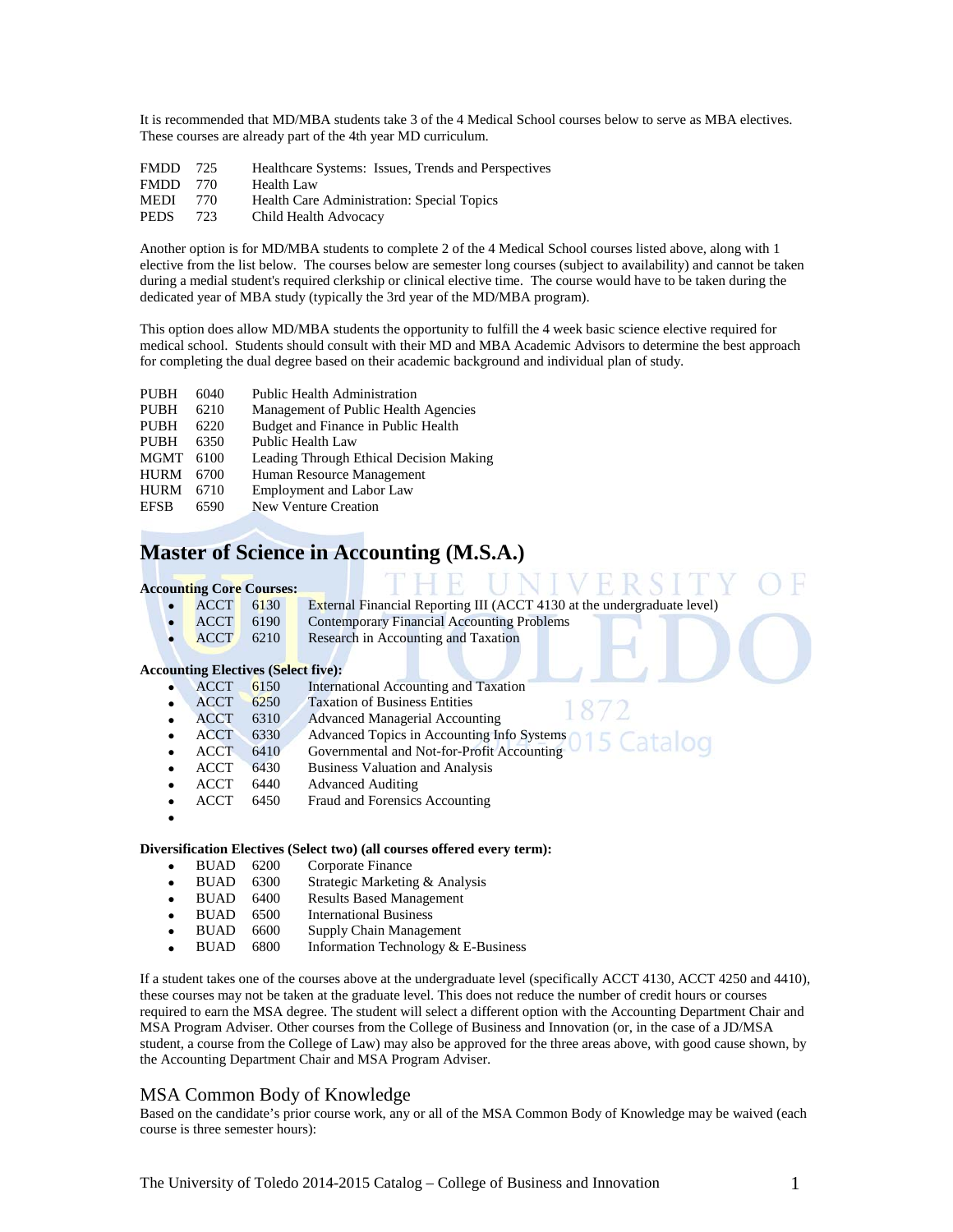If a student can demonstrate that he/she has completed equivalent course work at the undergraduate level prior to admission to the M.**S**.A. program and has earned a grade of C (2.0) or better in the course(s), the corresponding **course below** may be waived. Undergraduate equivalents are in parentheses.

|   | <b>ACCT</b> | 5000 | Financial and Managerial Accounting (BUAD 2040 or ACTG 1040; and<br>BUAD 2050 or ACTG 1050) |
|---|-------------|------|---------------------------------------------------------------------------------------------|
|   | <b>ACCT</b> | 3110 | <b>External Financial Reporting I</b>                                                       |
|   | <b>ACCT</b> | 3210 | <b>Individual Taxation</b>                                                                  |
|   | <b>ACCT</b> | 3310 | <b>Accounting Information Systems</b>                                                       |
|   | ACCT        | 3120 | External Financial Reporting II (ACCT 5120)                                                 |
|   | <b>ACCT</b> | 3320 | Internal Reporting (ACCT 5320)                                                              |
| ٠ | <b>ACCT</b> | 5420 | Auditing                                                                                    |
|   | <b>FINA</b> | 5210 | Economics for Business Decisions (ECON 1150 and 1200)                                       |
|   | <b>FINA</b> | 5310 | Managerial Finance (BUAD 3040)                                                              |
|   | <b>OPMT</b> | 5510 | Business Statistics with Computer Applications (BUAD 2060 or MATH 2600)<br>or MATH 2630)    |

### **Doctor of Philosophy in Manufacturing and Technology Management (Ph.D.)**

The purpose of the Ph.D. program is to train scholars to meet traditional standards of excellence in, and contribute to, the manufacturing and technology management field through research, teaching and publication in academic and professional journals. The program is designed for individuals who seek to contribute to the advancement and dissemination of knowledge in manufacturing and technology management through an integrative approach with sound foundations in business, technology, and research methodology. Graduates are expected to pursue careers in academia, consulting, research or manufacturing organizations.

The basic philosophy underlying the doctoral program is researchers in manufacturing and technology management require a careful and creative mix of functional management specialties, economics, technology, supply chain management, manufacturing, commercialization, and information technologies, and analytical tools such as statistics, optimization and research methodology. Therefore, the program is designed to provide students with abilities and skills to integrate and synthesize these diverse yet important related areas.

1872

#### **Prerequisites**

One year of calculus Statistics that include regression and analysis of variance One academic term of computer systems with applications Micro- and Macro-economics

Prerequisites should be completed before starting the Ph.D. program.

#### **Business Foundation Courses** (15 hours)

| ACCT | 5000 | Financial & Managerial Accounting |
|------|------|-----------------------------------|
|------|------|-----------------------------------|

| <b>FINA</b> | 5310 | Managerial Finance |
|-------------|------|--------------------|
|-------------|------|--------------------|

MKTG 5410 Marketing Systems<br>OPMT 5520 Analysis of Manufa

Analysis of Manufacturing and Service Systems

### **Ph.D. Program Curriculum**

#### **Quantitative and Research Methods:** (12 hours)

| MFGM 8630        |        | <b>Management Science</b>                           |
|------------------|--------|-----------------------------------------------------|
| <b>MFGM</b> 8860 |        | <b>Advanced Statistics</b>                          |
| MFGM             | - 8880 | Research Methods and Theory Building                |
| MFGM             | -8870  | Seminar in Statistics/Research Method (or elective) |